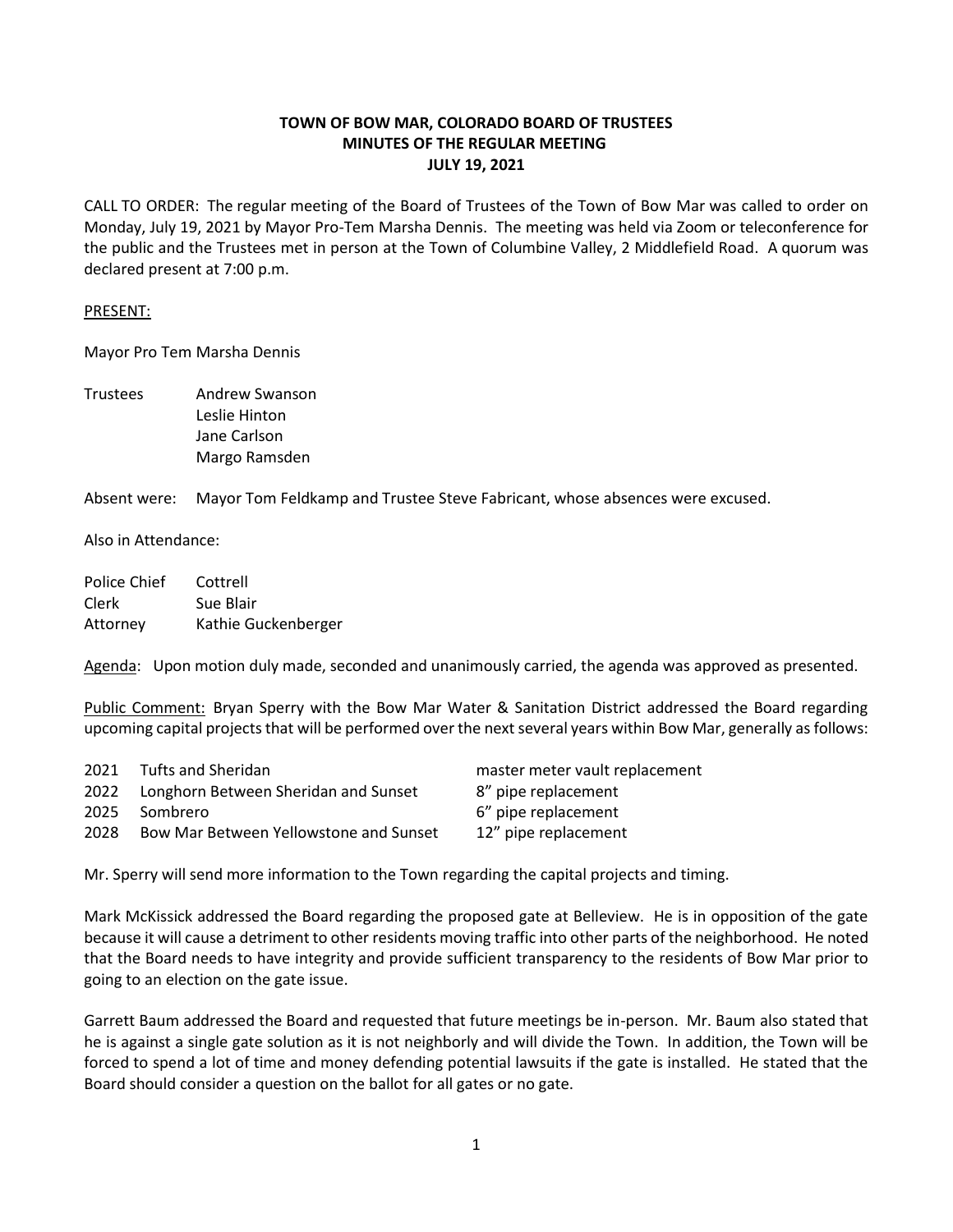Sally Williams next addressed the Board. Ms. Williams stated concern with all the traffic within Bow Mar and the safety of the children in the neighborhood. She recommended that the Board consider installation of a bike path on Prospect to make it safer for everyone. In her opinion, the gate concept won't work unless all three gates are installed and manned with guards.

Consent Agenda: Trustee Ramsden moved to approve the items listed on the consent agenda as presented. Upon a second by Trustee Hinton, a vote was taken and carried unanimously.

## Commissioners Reports:

Finance – For the month of June, the total revenues were 85% of the year-to-date budgeted amount while operating expenses were at 29%. General government was 42% of budget, public safety 49%, parks and rec 32%, and public works 8%.

Total year-to-date operating surplus was \$526,005 and the net non-recurring income (building permits/road impact fees less building inspection expense) of \$99,864 results in a total year-to-date surplus of \$625,869.

In June, we collected \$70,010 in property tax and road mill funds. We also receive \$118,386 from the American Rescue Plan. Other sources of revenue included specific ownership tax, highway user tax, and Xcel franchise fees. All other expenses were as anticipated.

Ms. Blair stated that the funds received from the American Rescue Plan cannot be used for the roads. However, as definitions currently stand, it appears that stormwater projects may be an eligible expense. The Board has until December 31, 2024 to identify the projects and then two years after that date to complete (December 31, 2026).

Public Safety – Chief Cottrell reviewed his monthly report.

Building – Trustee Carlson reviewed her report. In June, the Town collected \$8,336.50 in permit fees, \$1,027.70 in transportation utility fees, and \$580.00 in licensing fees for a total of \$9,944.20. The building inspector was paid \$3,417.50.

At 7:45 p.m., the Board convened into the Board of Adjustments hearing on a variance request.

Variance Hearing – 4610 Homestead: Attorney Guckenberger stated that the public hearing on this variance could take place due to the Board passing a Resolution in 2017 that states that five members of the Town Board serves on the Board of Adjustment, with the exception of the Mayor and Building Commissioner. Building Commissioner Carlson stated for the record that she is recommending that the Board of Adjustment approve this variance pursuant to the requirements under section 16.1 of the code. Commissioner Carlson noted that this variance enhances the use of the property. Mr. Cole addressed the Board and stated that the variance modernizes the use of his home. Trustee Dennis stated that the improvements are at the back of the home, not the front, and would not be visible to neighbors or roadways. Trustee Hinton asked why this variance would be approved when others have not been. Commissioner Carlson stated that each variance request is considered on its own merit. Trustee Dennis opened the public hearing at 7:45 p.m. and asked for public comment on the variance. No public comment was received and the hearing was closed at 7:56 p.m. Trustee Dennis moved to approve the variance. Upon second by Trustee Ramsden, vote was taken and motion carried unanimously to approve the variance.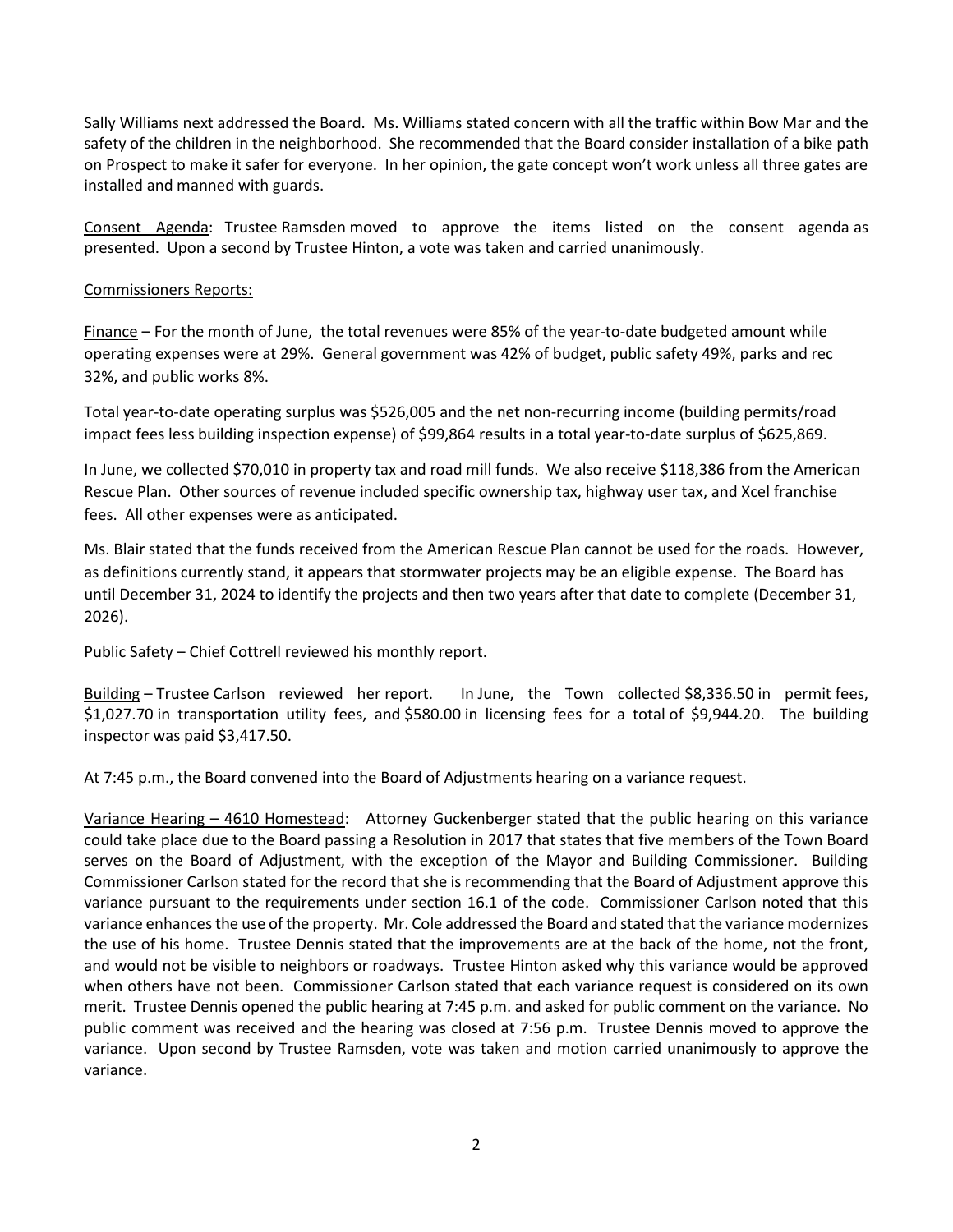The Board then reconvened into general session.

Parks and Recreation - Trustee Hinton reported that we have identified 7 streets sign that will be repainted. Temporary signs are up while our artists in residence restore their beauty.

Public Works- Trustee Fabricant was not present to report.

Intergovernmental – Trustee Ramsden reported that there is still no trash contract to be presented for approval by the Board. The Republic representative has been non-responsive. Attorney Guckenberger will reach out to Republic in an attempt to finalize the contract draft for Board consideration at a future meeting.

Attorney's Report – Attorney Guckenberger prepare Ordinance 336 regarding the use of golf carts and electric vehicles within the Town. Trustee Swanson introduced Ordinance 336 and read the title into the record, as follows: AN ORDINANCE OF THE BOARD OF TRUSTEES OF THE TOWN OF BOW MAR AMENDING SECTION 8-8 OF THE BOW MAR MUNICIPAL CODE CONCERNING RESTRICTIONS ON THE USE OF GOLF CARTS AND NEIGHBORHOOD ELECTRIC VEHICLES.

After discussion, the Board requested that the draft ordinance be amended to remove the requirement for front and rear turn-signal lamps (d)(2). Trustee Swanson moved that the Board approve Ordinance 336 as amended. Upon second by Trustee Ramsden, vote was taken and motion carried unanimously.

Clerk's Comments: Clerk Blair stated that the next meeting is scheduled for August 16, 2021. She requested that if a Trustee is not able to attend the meeting, that she receive notice at least two weeks prior to said meeting if at all possible. The Board requested that Ms. Blair send an email to all Trustees with this request.

Mayor's Report – No report was given.

### Old Business

Election Update: The Board reviewed the draft Q&A and questions for the possible November special election. Discussion ensued regarding the "next steps" identified in the summary presented to the community that have not been done, such as developing a more formal description of the single gate scenario, traffic projections analysis on traffic impacts of the Prospect gate option, scope construction needs and plans, develop cost estimates for gate equipment and construction costs, hold public meetings to present findings, etc. In addition, the Board felt that it is critical that City of Littleton approve the concept prior to proceeding. Trustee Swanson stated that he will contact the City and report back to the Board. After discussion, the Board directed Clerk Blair and Attorney Guckenberger to stop work on the November election. The gate and road questions can be considered, and potentially included, on the April 2022 ballot.

Berry Curve: Rick Pilgrim is working with David Evans & Associates to prepare an RFP and supporting documents.

2021 Road Improvement Project – Approval of Agreement: Attorney Guckenberger presented a Resolution approving the Construction Agreement with RME, LTD, LLC for the 2021 roadway improvement. Trustee Swanson moved that the Board approve the Resolution approving the Construction Agreement as presented, in the amount not to exceed \$447,900 for road work on Yellowstone and Ridge. Upon second by Trustee Ramsden, vote was taken and motion carried unanimously.